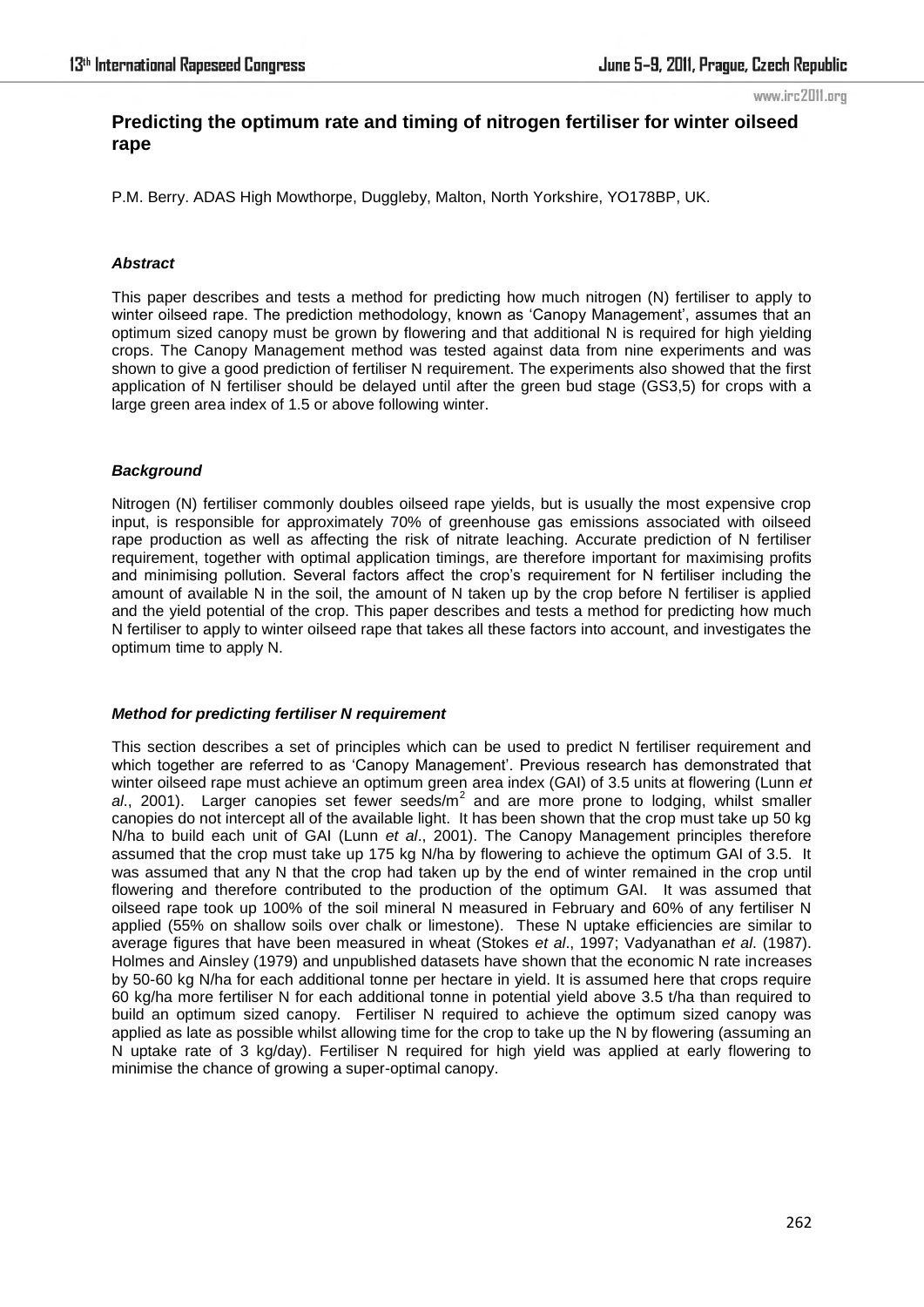www.irc2011.org

### *Experimental methods*

Nine N response experiments carried out in harvest years 2006, 2007 and 2008 have been used to develop and test the method for predicting the N requirement of oilseed rape. In each year trials were carried out at ADAS Boxworth (Cambridgeshire) on a clay, ADAS High Mowthorpe (Yorkshire) on a shallow silty clay loam over chalk and at ADAS Rosemaund (Herefordshire) on a deep silty clay loam. Each N response experiment included two open pollinated oilseed rape cultivars (cv Castille and Winner), seven N rates ranging from zero to 360 kg N/ha (all applied as ammonium nitrate (34.5% N)), and two sets of application timings (Conventional and Canopy Managed). Conventional N timings involved applying 50% of the N in late February/early March just prior to stem extension and 50% at green bud (GS3,5-3,6). Canopy Management N timings involved applying 40 or 60 kg N/ha in late February/early March when the total fertiliser N requirement was greater than 200 kg N/ha. This early split was used on 3 of the 9 experimental crops. The remaining amount of N that was predicted to build an optimum sized canopy by flowering was applied at GS3,5-3,6. The amount of N required to achieve yields greater than 3.5 t/ha was applied between yellow bud (GS3,9) and early flowering (GS4,3). The cultivar and N timing treatments were arranged as a two-way factorial design with each treatment combination replicated four times and individual plots measuring 18m x 3.5m.

Analysis of variance procedures within Genstat 12 [\(www.genstat.com\)](http://www.genstat.com/) were used to calculate whether treatments were significantly different. Linear plus exponential N response curves were fitted to the seed yield data for each treatment of the form

$$
Y = A + BR^N + CN
$$

Equation 1

where *Y* is the seed yield (t/ha), *A, B, C* and *R* are constants. The economic N rate was determined from the fitted linear plus exponential parameters as follows;

$$
N_{OPT} = \frac{\left[\ln\left(k/1000 - C\right) - \ln\left(B(\ln R)\right)\right]}{\ln R}
$$

Equation 2

where *k* is the breakeven price ratio between fertiliser N (p/kg) and grain (p/kg). A breakeven ratio of 2.5 was used in this study because this is used as a standard for UK oilseed rape fertiliser recommendations (Anon., 2010). The yield at the optimum N rate was calculated from the fitted parameters using equation 1.

# *Results*

Several of the Canopy Management principles were tested in the experiments. It was shown that the combined amount of soil mineral N to a depth of 90 cm (or 60cm on shallow soils) and the amount of N taken up by the crop (both measured just prior to stem extension in February) correlated with the total amount of N that the unfertilised crops had taken up by harvest (Figure 1). On average the unfertilised crops took up 107% of the N measured in the soil and crop in February. It was likely that mineralisation during spring caused the N uptake efficiency to be greater than 100%. The equivalent efficiency with which fertiliser N was taken up by the crop was calculated by subtracting the N taken up by the crop without fertiliser from the N taken up with fertiliser and dividing by the rate of fertiliser N applied. This was carried out for 24 treatments across the three sites and three seasons. At the N rate that was closest to the economic optimum (which was 167 kg N/ha on average) the fertiliser N uptake efficiency was calculated at 57%.

At mid-flowering (GS4,5), the GAI correlated closely with the N content of the crop with each unit of GAI associated with 43 kg N/ha on average (Figure 2). The slope of this regression line was not significantly different from a slope of 50 kg N per unit of GAI. There was no significant difference in the amount of N contained within each unit of GAI between N rate, cultivar, site or year.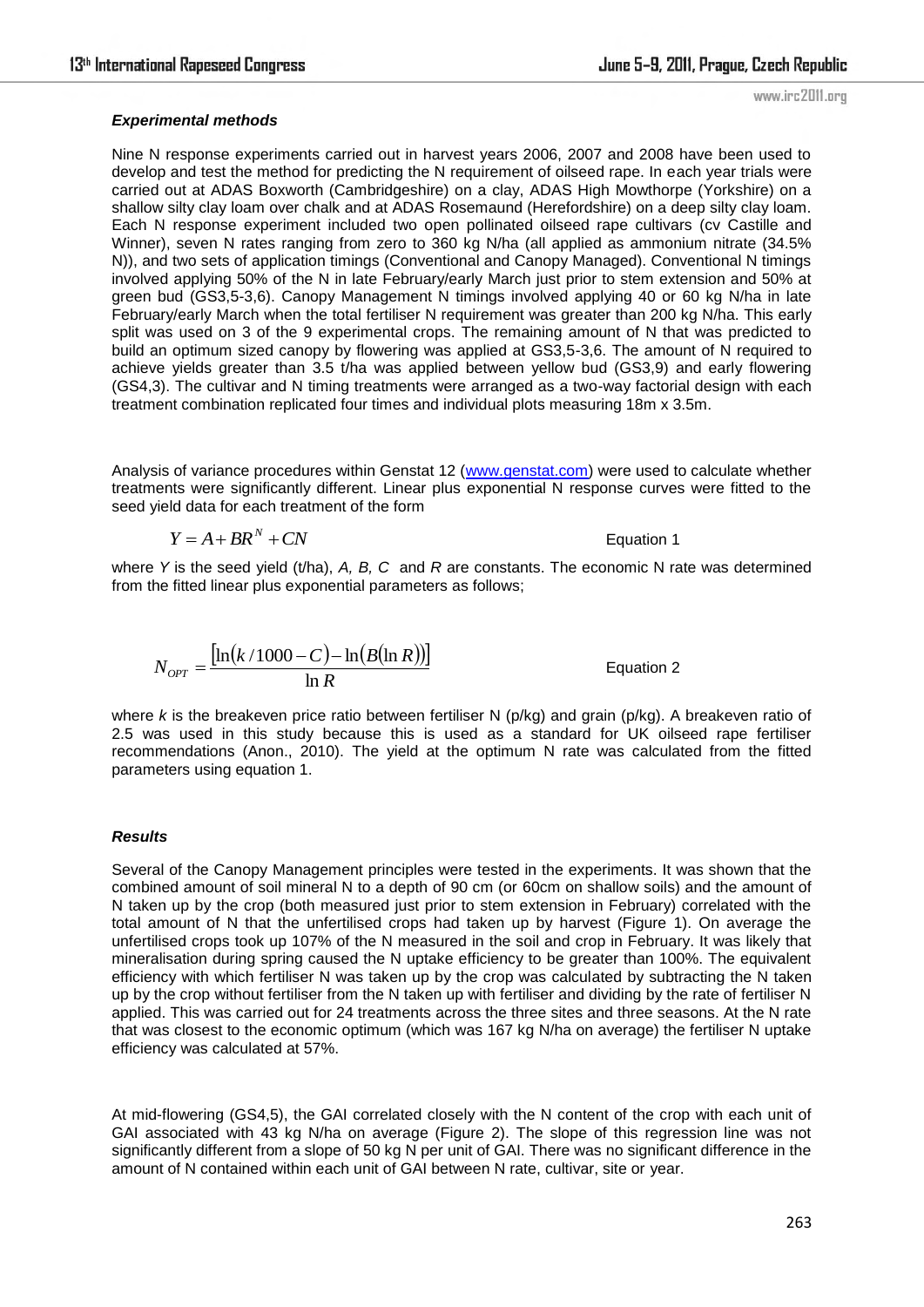

Figure 1. Relationship between the combined soil mineral N and crop N measured in February and the crop N uptake at harvest for crops grown at Boxworth, High Mowthorpe and Rosemaund in 2006, 2007 and 2008. Mean values across cvs Castille and Winner.

Figure 2. Relationship between GAI and crop N content at flowering for crops grown at 0 and 120 kg N/ha at Boxworth, High Mowthorpe and Rosemaund in 2006, 2007 and 2008. Mean values across cvs Castille and Winner.

The economic optimum N rates did not differ between cultivar or N timing strategy, and ranged between 60 and 263 kg N/ha between the nine experiments. The average yield at the optimum N rate in each experiment ranged from 3.31 t/ha to 4.98 t/ha. Across sites the yield at the optimum N rate was positively correlated with the total supply of N available to the crop (estimated as 100% of crop and soil mineral N measured in February plus 60% of the fertiliser N). On average, each additional tonne of yield was associated with an additional 36 kg/ha of plant available N, which would correspond to an additional 60 kg N/ha of applied fertiliser N (assuming 60% uptake efficiency). The Canopy Management N timing strategy increased yield of both cultivars by 0.22 t/ha at Boxworth in 2006 (P<0.05) where crop canopies were large following winter, and reduced yield by 0.14 t/ha at High Mowthorpe in 2007 (P<0.05) where dry conditions during spring reduced uptake of the later applied N applications. Yield was not affected by Canopy Managed N timings in the other experiments.

The Canopy Management principles were used to predict the fertiliser N requirement at each experimental site using information about the amount of soil mineral N and crop N measured just prior to stem extension in February and assuming a seed yield of 4 t/ha at each site. A linear regression between the predicted fertiliser N requirement and the measured optimum N rate accounted for 58% of the variation and the best fit line had a slope of 1.04 when forced through the origin (Figure 3a). If the measured yields were used to help predict the fertiliser N rate then the percentage of variation accounted for increased to 71% (Figure 3b). It is apparent from Figure 3b that N fertiliser requirement was over-estimated at one site. This may have been caused by additional N becoming available for crop uptake from mineralisation in the spring which was not accounted for.